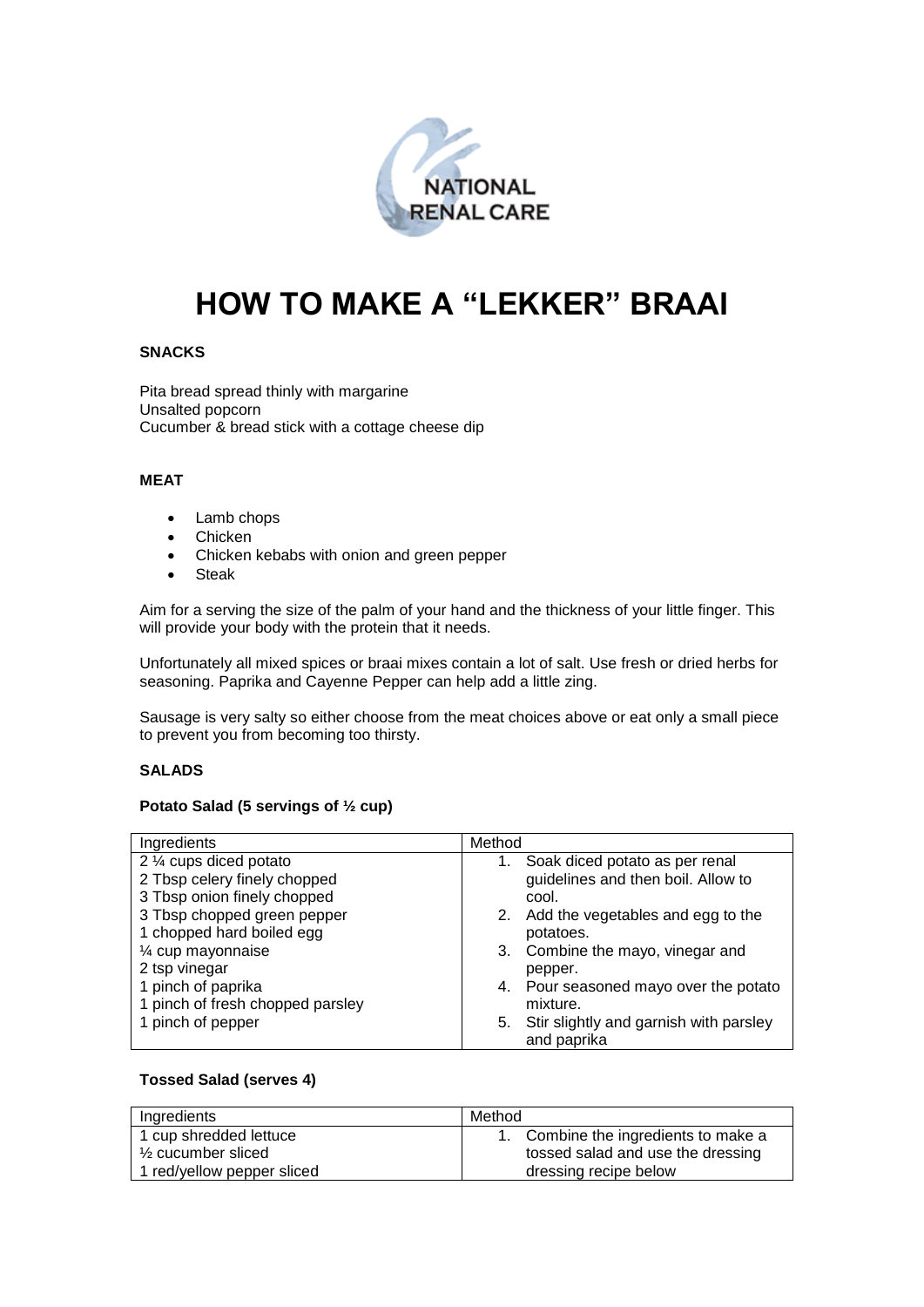#### **Italian Salad Dressing (1 cup or 15 servings)**

| Ingredients             | Method                              |
|-------------------------|-------------------------------------|
| 20ml Canola Oil         | Mix all the ingredients well with a |
| 4 tsp vinegar           | beater.                             |
| 1 Tbsp lemon juice      | Keep in the fridge.<br>2.           |
| $\frac{1}{2}$ tsp sugar | 3. Shake well before use.           |
| 1 clove garlic crushed  |                                     |
| 1 pinch of basil        |                                     |
| 1 pinch oregano         |                                     |
| 1 pinch thyme           |                                     |

# **Coleslaw (serves 4)**

| Ingredients                                                                                                                                                                                    | Method                                                                                                                                   |
|------------------------------------------------------------------------------------------------------------------------------------------------------------------------------------------------|------------------------------------------------------------------------------------------------------------------------------------------|
| 1 cup shredded cabbage<br>2 Tbsp chopped green pepper<br>1/4 cup chopped onion<br>1/4 cup shredded carrots<br>1⁄4 cup mayonnaise<br>2 Tbsp vinegar<br>1 Tbsp sugar<br>$\frac{1}{2}$ tsp pepper | Combine the vegetables.<br>Blend the mayo, vinegar, sugar and<br>2.<br>seasoning in a small bowl and pour<br>over the vegetables and mix |

# **Pasta Salad (serves 6)**

| Ingredients                                                                                                                                                                                                                                                 | Method                                                                                                                                                                                                                            |
|-------------------------------------------------------------------------------------------------------------------------------------------------------------------------------------------------------------------------------------------------------------|-----------------------------------------------------------------------------------------------------------------------------------------------------------------------------------------------------------------------------------|
| 2 cups cooked bow-tie pasta<br>2 Tbsp each red and yellow pepper chopped<br>3 Tbsp shredded carrot<br>3 Tbsp chopped onion<br>3 Tbsp chopped cucumber<br>Pepper to taste<br>1/ <sub>2</sub> cup mayonnaise<br>$\frac{1}{2}$ tsp sugar<br>1 Tbsp lemon juice | Add he chopped vegetables to the<br>cooked pasta.<br>2. Combine the pepper, mayo, sugar<br>and lemon juice in a small bowl and<br>pour over the pasta mixture.<br>Mix well and chill for at least 1 hour<br>3.<br>before serving. |

# **Crunchy Couscous Salad (serves 6)**

| Ingredients                          | Method                                 |
|--------------------------------------|----------------------------------------|
| $\frac{1}{2}$ cup dry couscous       | Cook the couscous and allow too<br>1.  |
| 3⁄4 cup water                        | cool.                                  |
| 1 cup sliced & quartered cucumber    | Add the chopped vegetables<br>2.       |
| $\frac{1}{2}$ cup chopped red pepper | Combine the dressing ingredients<br>3. |
| 1⁄4 cup chopped onion                | and mix with the couscous salad.       |
| 2 Tbsp black olives chopped          | Chill for 1 hour before serving<br>4.  |
| 1⁄4 cup chopped parsley              |                                        |
|                                      |                                        |
| Dressing                             |                                        |
| 4 tsp olive oil                      |                                        |
| 1 Tbsp vinegar                       |                                        |
| 1 tsp basil                          |                                        |
| 1 pinch pepper                       |                                        |

2 slices of garlic bread will make a nice accompaniment.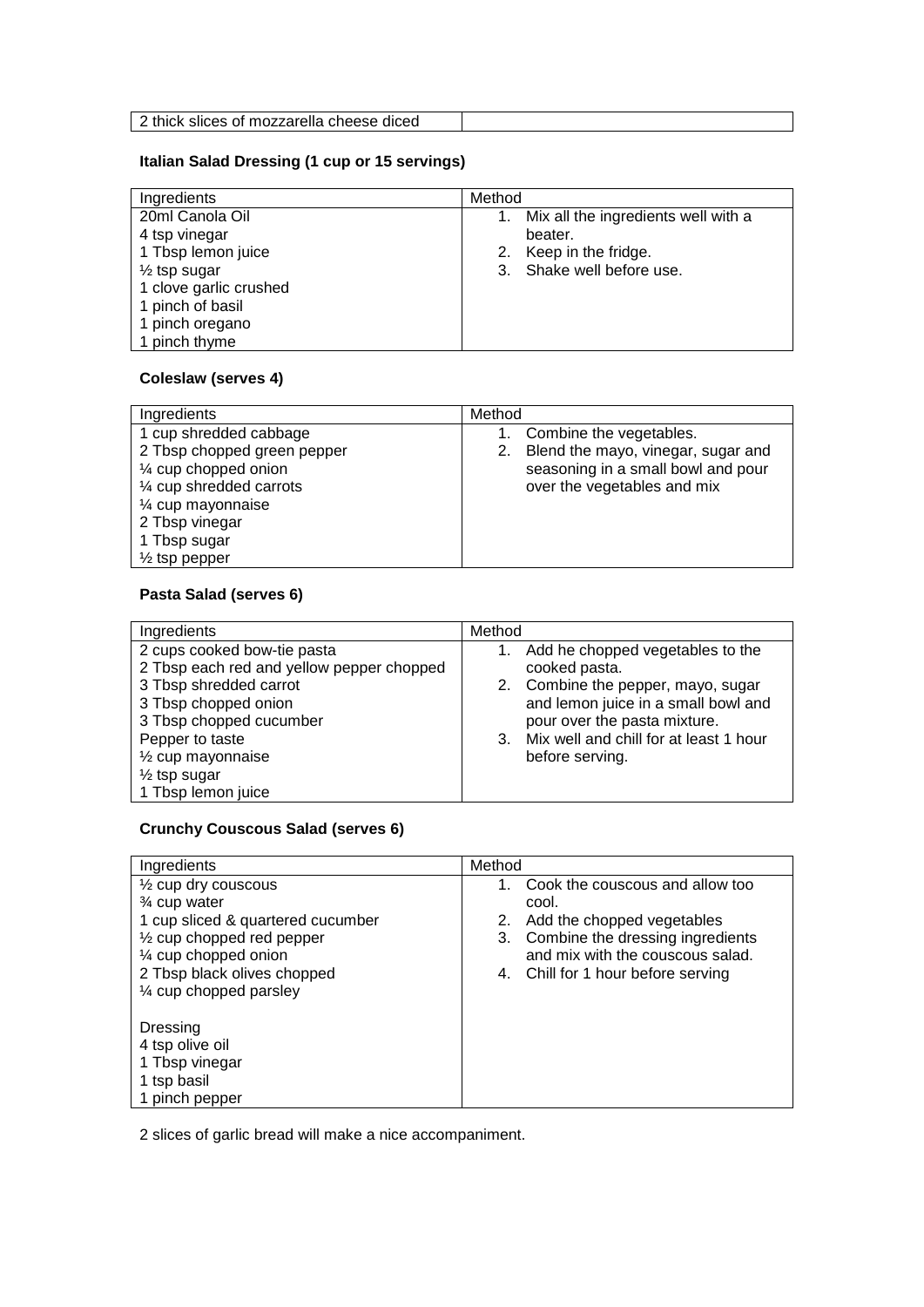These recipes are also great for people who aren't on dialysis, so invite some friends and have a "lekker" braai.

#### **DESSERT**

Well the easiest option is ice cream; so replace your dairy serving for the day with 2 scoops of ice cream for dessert.

#### *If your doctor has prescribed phosphate binders, please remember to take them with your meal.*

You are likely to drink more if you are braaing, especially if you have some friends round, so save up some fluid for the occasion to prevent fluid overload.

Here are some general tips for managing your fluid:

# **DIETARY GUIDELINES FOR FLUID RESTRICTION**

When you have renal failure, your kidneys are unable to get rid of excess fluid. Fluid management is important in order to prevent excessive fluid retention in the body; therefore you need to watch how much you drink. Even if you are on dialysis, your kidneys may still be able to remove some fluid, *or* may not remove any fluid at all. *That is why every patient has a different daily allowance for fluid.*

## **HOW MUCH FLUID ARE YOU ALLOWED PER DAY?**

Your fluid allowance is usually calculated as replacing the urine passed in the previous 24 hours and then adding 1000 ml for everyday e.g. you passed 200ml as urine + 1000 ml = 1200ml each day.

#### Check the volume of urine passed every so often or when you think you are passing more or less urine.

### **HOW DO YOU MEASURE YOUR 24-HOUR URINARY OUTPUT?**

- Record the starting time of collection.
- One method is to use the laboratory bottle issued to you, to collect all your urine for a period of 24 hours. You can take the bottle back to the laboratory / doctor. There are different volume bottles available, depending on the stage of your renal disease.
- The easier method is to use a dedicated measuring jug (in ml), for urination. Read the fluid measurement of the urine off from the measuring jug, record it on your sheet and discard the urine. At the end of the 24-hour period, you add up the various urine volumes to get the total urinary output for the day.
- Remember to record your fluid intake for the 24-hour period as well, in a separate column.